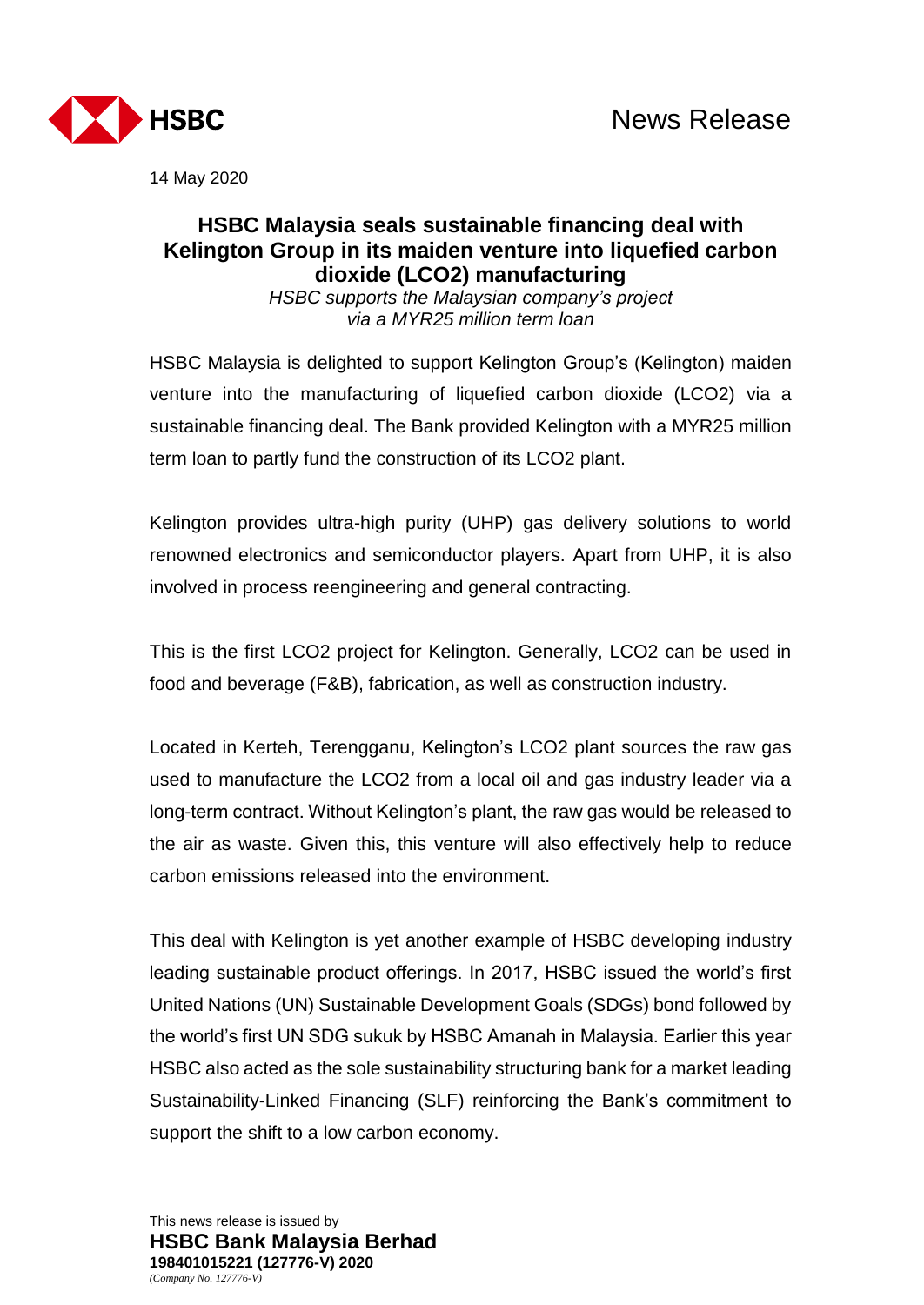HSBC Malaysia has been providing financial support to Kelington since 2008 and it is the anchor bank which supports the Group's business in both ASEAN and China.

"HSBC Malaysia is honoured to continue supporting Kelington as they grow their business further. Our deep understanding of Kelington's business allows us to lead the strategic dialogue with them and provide timely financing solutions that cater to their specific needs," said Karel Avni Doshi, Country Head of Corporate, Commercial Banking, HSBC Malaysia.

"This is also a good example of how we are enabling our Malaysian customers to achieve their sustainability goals. This deal further reaffirms HSBC's ambition in becoming the industry leader for sustainable financing in Malaysia and globally," added Karel.

HSBC Group aspires to be a leader in sustainable financing, managing and shaping the shift to a low-carbon world. The bank has set out a series of commitments globally in support of this goal, including a pledge to provide USD100 billion to sustainable financing and investments by 2025. In 2019, HSBC was named by Euromoney as the World's Best Bank for Sustainable Finance.

In 2019, HSBC Amanah's UN SDG sukuk was also awarded the Islamic Deal of the Year as part of The Asset Triple A Islamic Finance Awards. HSBC Amanah is committed to transforming into a sustainable banking entity and it is accelerating efforts to become the Group's first Sustainable Bank to deliver positive impact to both people and the planet, at the same time, meeting shareholders' interests.

Founded in 2000 in Malaysia, Kelington has since evolved to become a multidisciplinary engineering services provider with regional presence in Singapore, China, Taiwan, Indonesia and the Philippines.

*ends/more*